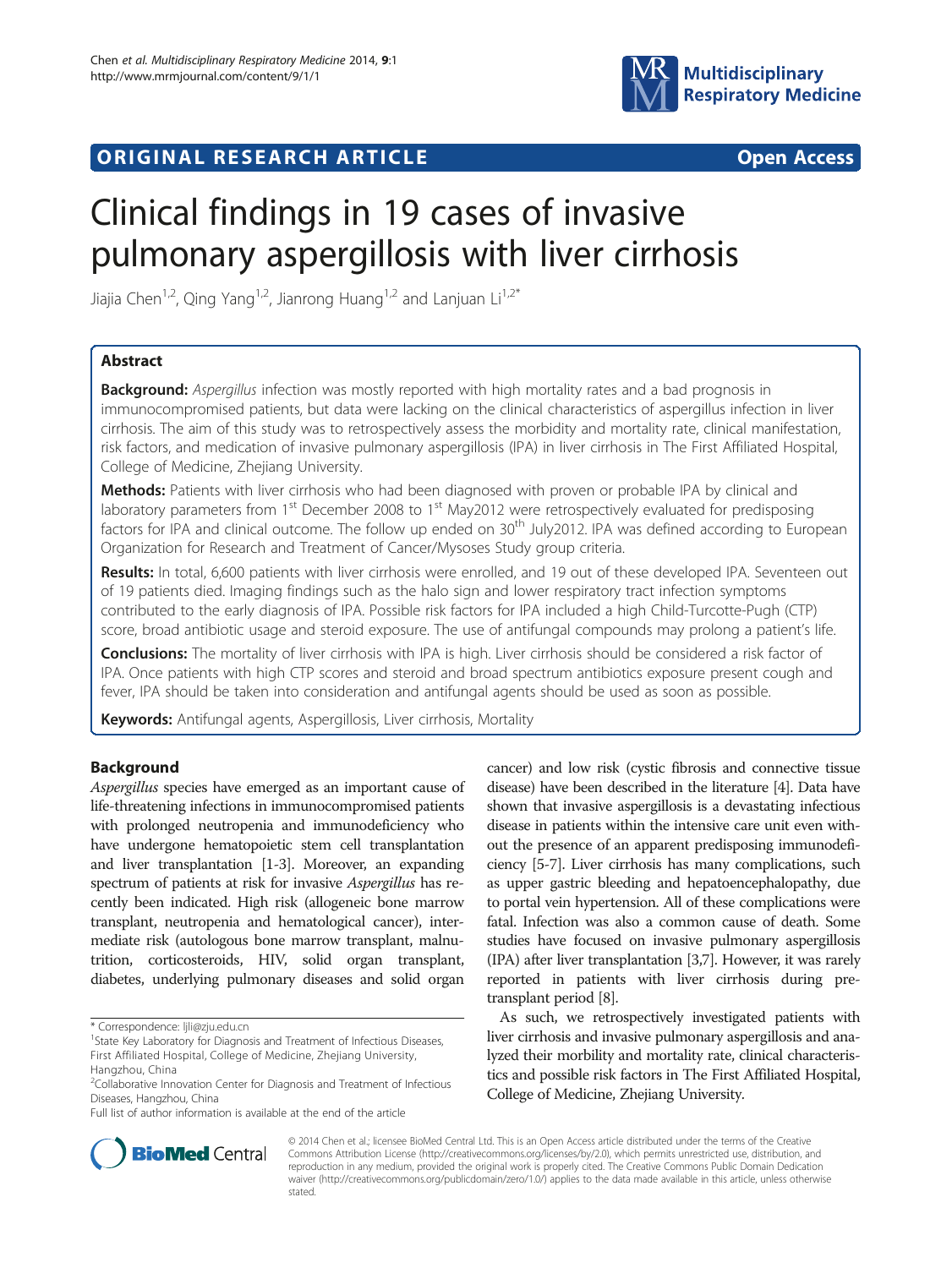# **Methods**

The study protocol conforms to the ethical guidelines of the 1975 Declaration of Helsinki as reflected in a priori approval by The Human Ethics Committee of the First Affiliated Hospital, School of Medicine, Zhejiang University. Informed consent was obtained from each patient included in the study. The databases of all patients with liver cirrhosis admitted to The First Affiliated Hospital, College of Medicine, Zhejiang University from 1<sup>st</sup> December 2008 to 1<sup>st</sup> May 2012 were reviewed. The follow up continued until the date of death, the date of last hospital visit, or the end of the study  $(30<sup>th</sup>$  July 2012). The minimum follow up period for enrolled patients was 3 months after discharge. Medical and microbiological records were reviewed. Patients' demographics, duration of admission, predisposing factors, clinical features, treatments and outcomes were noted.

Patients with HIV negative conforming to the definition of IPA were included. IPA was defined according to the European Organization for Research and Treatment of Cancer/Invasive Fungal Infections Cooperative Group and the National Institute of Allergy and Infectious Diseases Mycoses Study Group criteria [\[9\]](#page-3-0). The following factors contributed to the diagnosis of probable IPA: positive culture of Aspergillus spp. from sputum specimens; bilateral nodular infiltrates with central cavitation, bilateral alveolar infiltrates or homogeneous infiltrates of the right upper lobe; halo sign or the air-crescent sign (a macronodule surrounded by a ground-glass opaque perimeter) on a computed tomography (CT) scan; at least two minor clinical findings (signs of lower respiratory tract infection, pleural rub or the presence of any new infiltrate in a patient who did not fulfill the major criteria but for whom no alternative diagnosis was available). A definite diagnosis requires the presence of fungi in tissue by biopsy or needle aspiration. In brief, the appearance of pulmonary consolidation or infiltrate and rapid progression on thoracic imaging with antibiotic-resistant fever in the appropriate host setting and positive sputum culture was diagnosed as probable IPA. With tissue evidence, the patient was diagnosed with proven IPA.

The following laboratory parameters were also used to diagnose IPA: white blood cell count, differential leucocyte count, albumin, globulin, total bilirubin, international normalized ratio (INR), creatinine and C-reactive protein (CRP), all of which were measured using standard techniques.

SPSS version 16.0 software was used for the statistical analyses. Continuous variables were summarized as either mean  $\pm$  SD or medians with interquartile ranges. For categorical variables, the percentages of patients were calculated. Continuous variables were compared by t-test, and p < 0.05 was considered statistically significant for all analyses.

# Results

Between December 2008 and May 2012, a total of 6,600 patients were diagnosed with liver cirrhosis and admitted to the State Key Laboratory for Diagnosis and Treatment of Infectious Diseases, Department of Infectious Diseases, The First Affiliated Hospital, College of Medicine, Zhejiang University, China.

Out of these patients, 19 were also diagnosed with probable or definite IPA according to the diagnostic criteria. The morbility of IPA in liver cirrhosis was 0.288%. The demographic and clinical characteristics of the 19 patients with IPA and liver cirrhosis are presented in Table [1.](#page-2-0)

The subjects consisted of 12 men and 7 women with a median age of 54 years (range, 30–75 years). Most of the patients with liver cirrhosis and IPA had one or several complications such as hepatic encephalopathy, ascites, hemorrhage, hepatorenal syndrome or hepatic carcinoma. Only two patients had neutropenia. Child-Turcotte-Pugh (CTP) scores of all patients were Child B or C. The mean Model for End-Stage Liver Disease score was  $22 \pm 7$ . Most patients received broad-spectrum antibiotics and steroids. Despite the antifungal therapy, most (9/19) patients were dead within 7 days. Only 2 patients survived without lung infections before the last investigation.

All patients with IPA had mild to moderate fever (38–39°C), cough, chest pain and crackles, while 9 patients had hemoptysis; these were not specific symptoms but may have been useful indicators of early stage IPA (Table [2](#page-2-0)). A total of 16 patients presented with at least one macronodule on chest CT, whose regional distribution in the lungs was as expected (Table [2\)](#page-2-0). The remaining 8 patients had at least one halo or air-crescent sign. All patients were treated with antifungal therapy as soon as the culture result was positive.

Six patients were treated with caspofungin, whereas six with voriconazole, one with itraconazole, and one with amphotericin B. Five patients died before the culture results were available and had not used any anti-Aspergillus agents. Only 2 patients treated with voriconazole were still alive before the last investigation. The survival time of the 17 patients from the diagnosis of IPA was 1–162 days. Those using itraconazole or amphotericin B all died within 7 days. Most (4/6) of the patients taking caspofungin died within 7 days, while only one survived for 102 days. The all-causes mortality rate of liver cirrhosis patients with IPA was 89.47% (17 of 19 patients). IPA attributable mortality was 57.89% (11/19). The rate of haemorrhage-caused mortality was 10.53 % (2/19), while that of hepatorenal syndrome (HRS)-attributable mortality was 21.05% (4/19).

## Discussion

IPA is an opportunistic infection in immunocompromised or immunodeficient patients. As making the early diagnosis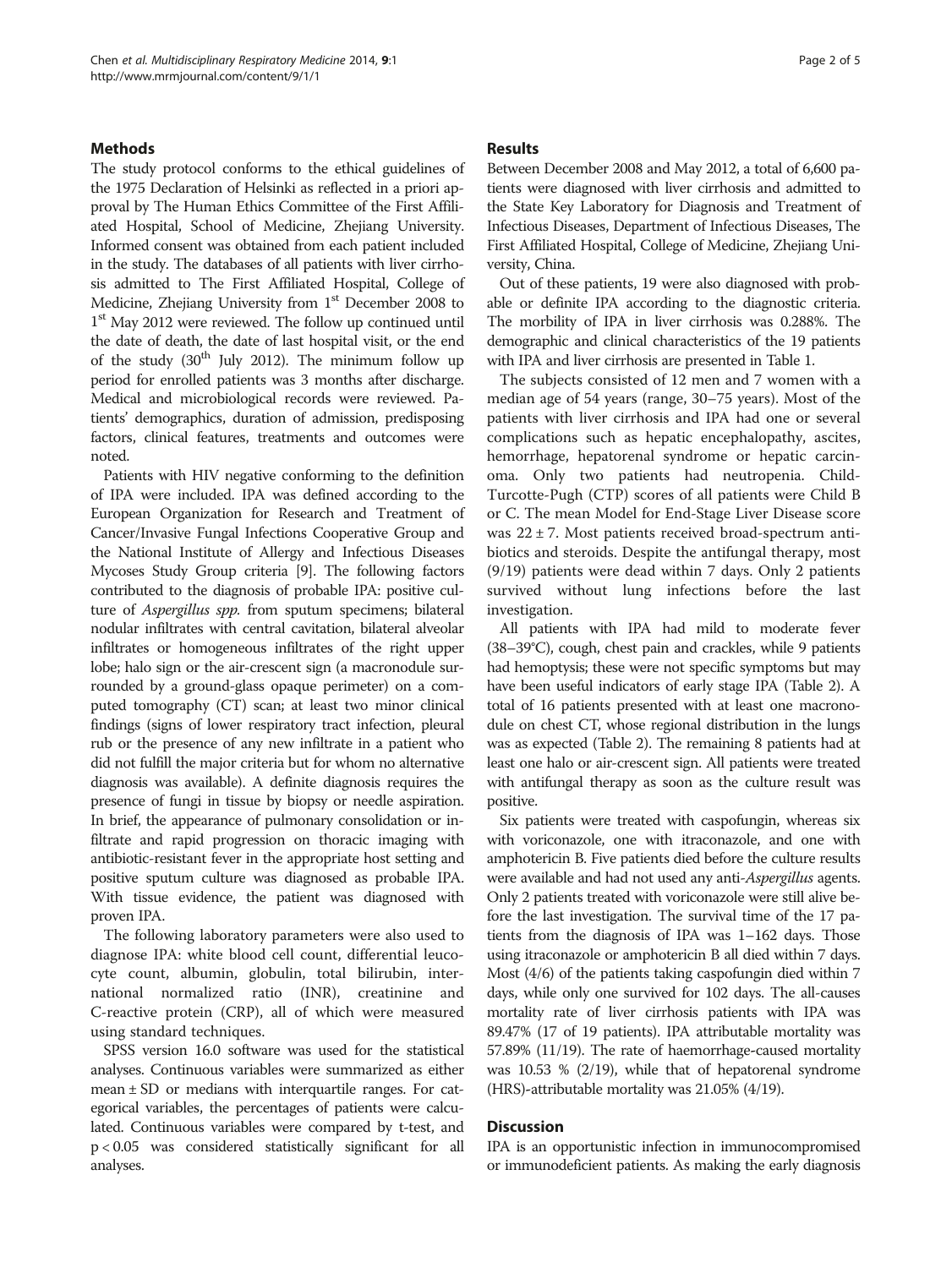## <span id="page-2-0"></span>Table 1 Demographic and clinical characteristics of patients with liver cirrhosis diagnosed with invasive pulmonary aspergillosis ( $n = 19$ )

| Characteristic                        | Patients (n= 19)(%) |
|---------------------------------------|---------------------|
| Sex (males/females)                   | 12/7                |
| Age, years, median (range)            | 54 (30-75)          |
| Underlying liver disease              |                     |
| Hepatitis B virus                     | 11 (57.89)          |
| Alcoholic                             | 3(15.79)            |
| Autoimmune hepatitis                  | 1(5.26)             |
| Hybrid cause                          | 4(21.05)            |
| Basic underlying disease              |                     |
| Cardiovascular disease                | 4 (21.05)           |
| Diabetes mellitus type 2              | 2(10.53)            |
| Chronic lung diseases                 | 2(10.53)            |
| Complications                         |                     |
| Hepatic encephalopathy                | 8(42.10)            |
| Hepatic renal syndrome                | 4(21.05)            |
| Upper gastric bleeding                | 4(21.05)            |
| Ascites                               | 16 (84.21)          |
| Hydrothorax                           | 10(52.63)           |
| Hepatic carcinoma                     | 2(10.53)            |
| CTP scores (mean $\pm$ SD)            | $11 \pm 2$          |
| Child B                               | 6(31.58)            |
| Child C                               | 13 (68.42)          |
| $MELD$ (mean $\pm$ SD)                | $22 \pm 7$          |
| Neutropenia                           | 2(10.53)            |
| Broad-spectrum antibiotics usage      | 18 (94.74)          |
| One antibiotic                        | 9 (47.37)           |
| Two antibiotics                       | 4 (21.05)           |
| Three antibiotics                     | 5(26.32)            |
| Steroids exposure(longer than 1 week) | 11 (57.89)          |
| Survival rate                         |                     |
| 1 month                               | 5/19                |
| 3 month                               | 4/19                |

Data presented as  $n$  patients or mean  $\pm$  SD unless stated otherwise. CTP, Child-Turcotte-Pugh; MELD, Model for End-Stage Liver Disease.

of invasive Aspergillus infections is difficult, numerous factors have been studied to identify patients at high risk in the hope that antifungal prophylaxis and empirical treatment will improve survival. The 2004 consensus defined cancer, whether treated or not, and hematopoietic stem cell transplantation as host risk factors [[9\]](#page-3-0). The 2009 consensus included immunocompromised patients [[10](#page-4-0)] as a new host risk factor, but did not include critically ill patients. IPA was mostly reported in cancer, hematopoietic stem cell transplantation and liver transplantation. It has also recently

|  |  | Table 2 Clinical and imaging findings and antifungal        |  |  |
|--|--|-------------------------------------------------------------|--|--|
|  |  | therapy of patients with liver cirrhosis and IPA $(n = 19)$ |  |  |

| Finding                                       | Patients (n=19) (%) |                 |
|-----------------------------------------------|---------------------|-----------------|
| Clinical characteristics                      |                     |                 |
| Fever                                         | 19 (100)            |                 |
| Cough                                         | 19 (100)            |                 |
| Chest pain                                    | 19 (100)            |                 |
| <b>Hemoptysis</b>                             | 9(47.37)            |                 |
| Crackles                                      | 19 (100)            |                 |
| Imaging findings (X-ray or CT)                |                     |                 |
| Changes in bilateral lung fields              | 16 (84.21)          |                 |
| Bilateral lung fields diffused                | 16 (84.21)          |                 |
| Right unilateral lung                         | 3(15.7)             |                 |
| Halo or air-crescent sign                     | 8(42.10)            |                 |
| Laboratory parameters                         | Pre-diagnosis       | Post-diagnosis  |
| CRP, mg/dL                                    |                     | $34.0 \pm 21.1$ |
| Leukocyte counts, $\times$ 10 <sup>9</sup> /L | $9.3 \pm 5.5$       | $11.3 \pm 6.5$  |
| Neutrophil, %                                 | $74.0 + 15.0$       | $81.3 \pm 9.3$  |

Data presented as  $n$  patients or mean  $\pm$  SD unless stated otherwise. CT, computed tomography; CRP, C-reactive protein.

been described in critically ill patients, even those without risk factors [\[7](#page-3-0)].

Although data have shown that invasive Aspergillus may occur in liver transplantation [\[1,3](#page-3-0)[,11\]](#page-4-0), it has rarely been reported in other liver diseases. Much uncertainty remains in liver cirrhosis. In our study, about 3 per 1,000 patients with liver cirrhosis had IPA. All patients had high CTP scores. It was suggested that severe decompensated liver cirrhosis may be a host risk factor for the development of invasive aspergillosis. Other risk factors like neutropenia, diabetes and underlying pulmonary diseases were present in part of the group. Most of those patients had used antibiotics and steroids, which could have prevented possible bacterial infections and reduced inflammation. However, these treatments were harmful to the host's immune function and did not cover all possible pathogens; therefore, patients were prone to many types of infections caused by opportunistic pathogens including Aspergillus spp. Cell-mediated immunity is the basis of fungal resistance. The respiratory epithelium was usually damaged by the invasive operation and medication in the hospital. Then insufficient secretion of cytokines and chemokines by the macrophages also plays an important role in the coordination of innate and adaptive cellular responses to aspergillus infection [\[12](#page-4-0)]. T-lymphocyte helper (Th) cells exhibited successful selection and clonal expansion of direct professional effector cells against Aspergillus [[13,14\]](#page-4-0). However, as mentioned in the literature, the lymphocyte counts were very low and the T-lymphocyte counts were inversely related to the severity of cirrhosis [[15](#page-4-0)]. Reduced cellular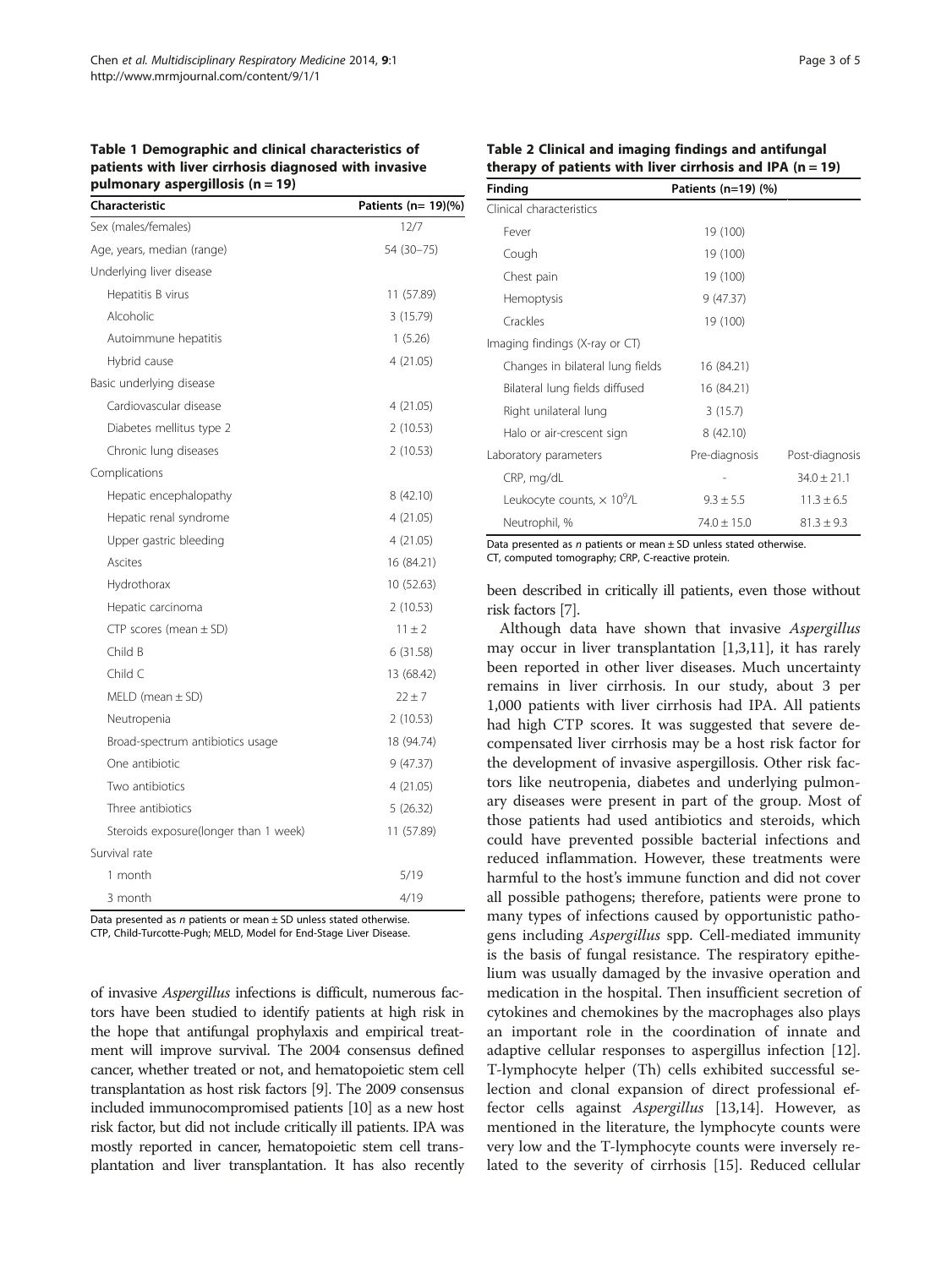<span id="page-3-0"></span>immune function might contribute to the increased infectious morbidity of these patients with liver cirrhosis.

Both culture results and imaging findings were important for IPA diagnosis. Culture results may take longer than imaging findings. Imaging findings, such as a halo or air-crescent sign, are useful for the diagnosis of IPA and could guide antifungal therapy at an early stage [[16,17\]](#page-4-0). In our study, all patients underwent CT or X-ray imaging as well as sputum culturing. The galactomannan (GM) test was not routinely performed to discover Aspergillus infections earlier. As far as laboratory parameters were concerned, no specific biomarkers for IPA were available. Patients with liver cirrhosis and IPA did not have significantly increased neutrophil numbers  $(p = 0.253)$  or proportions  $(p = 0.137)$ ; however, they had higher than normal CRP levels, which may be a clue for the diagnosis of IPA and liver cirrhosis while combined with imaging findings.

The mortality rates of Aspergillus infection have been reported to be 40–90% in high-risk populations and depend on host factors, infection site and treatment regimen applied [[18\]](#page-4-0). In our study, approximately 20% of patients were alive after the 3-month investigation, but most died shortly after diagnosis. Multiple factors determined the survival rates. Severe cirrhosis and pulmonary infections both induced high mortality. Invasive aspergillosis may increase the risk of death. Two patients were alive in the last investigation. Organs including the lung, brain and eyeballs were involved in proven cases. Although one patient's CTP score was C, he was young enough to be cured by an antifungal agent and did not have other complications.

We know that voriconazole may induce liver and kidney injuries. The dose should be adjusted according to underlying kidney and liver diseases. In the two surviving patients, we did not change the dose even with abnormally high total bilirubin levels, and despite the poor prognosis of aspergillosis, liver and renal function did not worsen after treatment and they still recovered progressively. The caspofungin dose did not need to be changed and the patient survival time was prolonged to up to 102 days.

# Conclusions

In conclusion, patients with advanced or decompensated liver cirrhosis were immunocompromised hosts who were prone to IPA. Broad-spectrum antibiotics and steroid usage may be predisposing factors. When a GM test cannot be performed and symptoms of pneumonia such as cough or hemoptysis in liver cirrhosis appear, IPA should be considered. If a GM test can be performed as early as possible, a patient's prognosis may be improved. Since gathering tissue evidence can be difficult, early pre-emptive treatment with antifungals is warranted. Triazoles like voriconazole, itraconazole and echinocandin as well as caspofungin can improve patient prognosis. Although the use of voriconazole without adjusting the dose did not impact negatively liver and renal function in the current study, we should closely monitor liver and renal function effects in patients with liver cirrhosis.

### Availability of supporting data

The data set supporting the results of this article is included within the article.

#### Abbreviations

CRP: C-reactive protein; CT: Computed tomography; CTP: Child-Turcotte-Pugh; HIV: Human immunodeficiency virus; GM: Galactomannan; INR: International normalized ratio; IPA: Invasive pulmonary aspergillosis; HRS: Hepatorenal syndrome; MELD: Model for end-stage liver disease; Th: T-lymphocyte helper.

#### Competing interests

The authors declare that they have no competing interests.

#### Authors' contributions

JC, QY and LL participated in the design of the study, analysis and interpretation of data, and drafting of the manuscript. JH participated in the interpretation of data and critical review of the manuscript for important intellectual content. All authors read and approved the final manuscript.

#### Acknowledgements

This work was supported by the Chinese High Tech Research & Development (863) Program (No. 2011AA020104), National Science and Technology Major Project (No. 2012ZX10002004) and Scientific Research Fund of Zhejiang Provincial Education Department (No. N20130382).

#### Received: 18 October 2013 Accepted: 12 December 2013 Published: 8 January 2014

#### References

- 1. Pacholczyk M, Lagiewska B, Lisik W, Wasiak D, Chmura A: Invasive fungal infections following liver transplantation - risk factors, incidence and outcome. Ann Transplant 2011, 16(3):14–16.
- 2. Morgan J, Wannemuehler KA, Marr KA, Hadley S, Kontoyiannis DP, Walsh TJ, Fridkin SK, Pappas PG, Warnock DW: Incidence of invasive aspergillosis following hematopoietic stem cell and solid organ transplantation: interim results of a prospective multicenter surveillance program. Med Mycol 2005, 43(Suppl. 1):S49–S58.
- 3. Zicker MCA, Ferraz-Neto BH, Ferraz-Neto BH, Camargo LF: Epidemiology of fungal infections in liver transplant recipients: a six-year study of a large Brazilian liver transplantation centre. Mem Inst Oswaldo Cruz 2011, 106(3):339–345.
- 4. Perfect JR, Cox GM, Lee JY, Kauffman CA, de Repentigny L, Chapman SW, Morrison VA, Pappas P, Hiemenz JW, Stevens DA, Mycoses Study Group: The impact of culture isolation of Aspergillus species: a hospital-based survey of aspergillosis. Clin Infect Dis 2001, 33(11):1824-1833.
- 5. Vandewoude KH, Blot SI, Depuydt P, Benoit D, Temmerman W, Colardyn F, Vogelaers D: Clinical relevance of Aspergillus isolation from respiratory tract samples in critically ill patients. Crit Care 2006, 10(1):R31.
- 6. Barnes AJ, Denning DW: Aspergilli-significance as pathogens. Rev Med Microbiol 1993, 4:176–180.
- 7. Meersseman W, Vandecasteele SJ, Wilmer A, Verbeken E, Peetermans WE, Van Wijngaerden E: Invasive aspergillosis in critically ill patients without malignancy. Am J Respir Crit Care Med 2004, 170(6):621–625.
- 8. Hélène Prodanovic CC, Julien M, Camille B, Dominique T, Alexandre D, Annick D, Jean-Philippe D, Thierry P, Thomas S: Invasive pulmonary aspergillosis in patients with decompensated cirrhosis: case series. BMC Gastroenterol 2007, 7:2.
- 9. Ascioglu SRJ, de Pauw B, Bennett JE, Bille J, Crokaert F, Denning DW, Donnelly JP, Edwards JE, Erjavec Z, Fiere D, Lortholary O, Maertens J, Meis JF, Patterson TF, Ritter J, Selleslag D, Shah PM, Stevens DA, Walsh TJ: